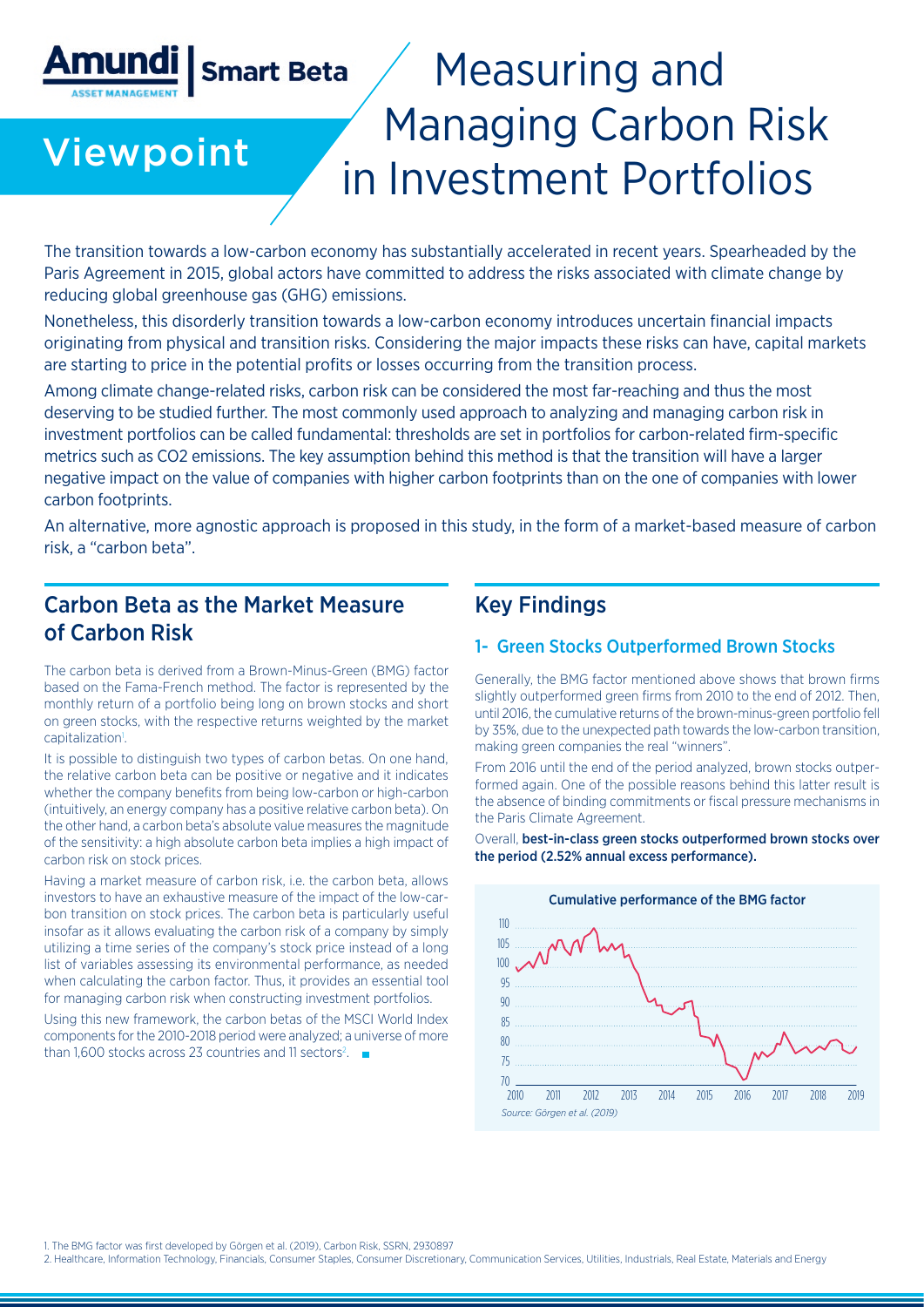# **Smart Beta** Measuring and Managing Carbon Risk in Investment Portfolios

### 2- Carbon Risk Reflects Much More than a Company's Carbon Footprint

**Viewpoint** 

Amundi

In opposition to the fundamental approach, a market measure of carbon risk considers other elements beyond a company's specific carbon footprint such as its sector, geography or corporate governance, all of which profoundly affect a company's resilience in the context of the low-carbon transition.

For example, if a company has a clear long-term strategy towards reducing emissions, the market will price in a lower carbon risk than for its industry peers.

Two stocks with identical carbon intensities can have very different carbon betas: indeed, the study finds these two measures to be weakly correlated (linear correlation lower than 30%).

#### 3- Geographies: Global Convergence and Shrinking Transatlantic Divide

Presenting a positive carbon beta over the whole period analyzed, American stocks are undoubtedly negatively influenced by an acceleration in the transition towards a greener economy, whereas in the Eurozone, the opposite is true. In fact, the average relative carbon beta of stocks in the Eurozone is relatively lower than for any other region and it is always negative, although it has substantially increased and it is getting closer and closer to zero.

This can be interpreted as an initial over-pricing of carbon risk in the Eurozone due to major concerns for climate change impacts. Overtime, it has been converging with the rest of the world.

Another noticeable result is that the evolution of carbon risk does not seem to be driven by climate agreements in the short run, as mentioned above. When commitments are not binding as in the case of the 2015 Paris Agreement, the market does not price in any significant future **impact** and the relative carbon beta has thus not increased significantly.



Furthermore, the convergence of the absolute sensitivities to carbon risk in all the major geographic areas under analysis shows that investors are starting to see carbon risk as a global issue. Overall, there seems to be a normalization trend whereby the absolute carbon beta drops nearly everywhere with the market increasingly "incorporating" carbon risk. Japan is the only anomaly, where absolute carbon beta is around 25% lower than globally: an exception consistent with other ESG-focused studies<sup>3</sup>.



#### 4- Sectors: Divergences, with Energy and Materials Cementing Their Carbon Risk Exposure

Contrarily to geographies, we do not see a convergence among sectors: investors should thus pay particular attention to them.

Energy, materials, real estate and industrials are negatively impacted by the transition process, as signaled by their positive carbon betas. Oppositely, healthcare, information technology and consumer staples, presenting a negative carbon beta, would benefit from the transition.

If we consider a dynamic analysis, it is possible to notice that healthcare, the only sector presenting a moderate negative carbon beta, has been getting closer and closer to becoming carbon risk-neutral, i.e. not benefitting nor losing from the transition.

Furthermore, sectors that have experienced a remarkable increase in their carbon betas are unsurprisingly energy and notably materials, that greatly diverged from real estate in the period analyzed.